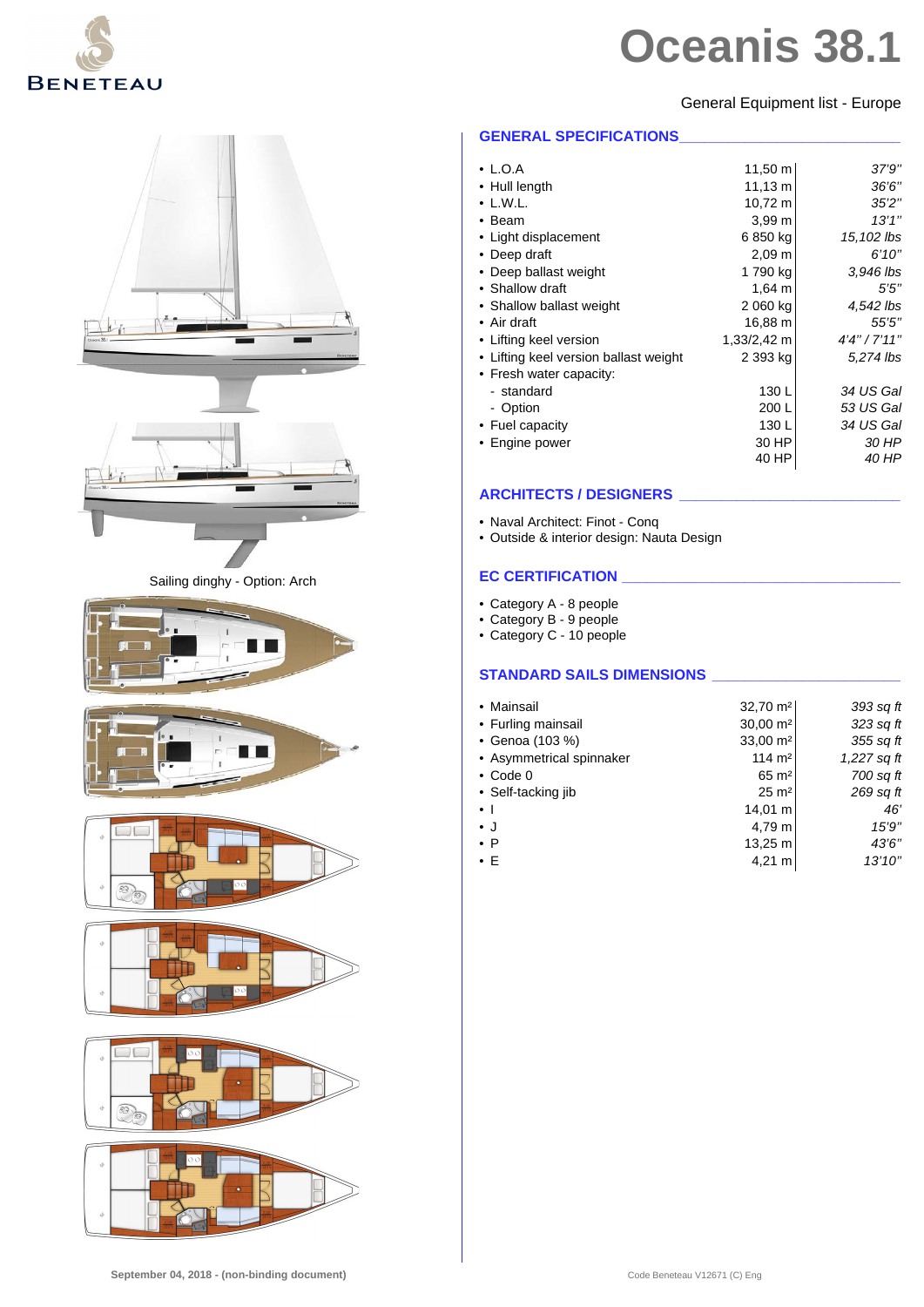

# General Equipment list - Europe

# **STANDARD EQUIPMENT**

### **CONSTRUCTION \_\_\_\_\_\_\_\_\_\_\_\_\_\_\_\_\_\_\_\_\_\_\_\_\_\_\_\_\_\_\_\_\_\_\_\_**

- Design in accordance with European Directive requirements and according to CE certification
- Monolithic hull design in polyester
- Monolithic structural inner moulding bonded to the hull
- Injected deck construction in glass fiber and Saerform foam sandwich, covered with non-slip diamond pattern
- Hull-deck join screwed, bonded and trimmed with 1 bulwark
- Cast iron keel fixed with bolts and stainless steel backing plates
- 2 Underhung rudders with stainless steel stock
- White coloured hull Grey metal hull graphics

#### **DECK EQUIPMENT\_\_\_\_\_\_\_\_\_\_\_\_\_\_\_\_\_\_\_\_\_\_\_\_\_\_\_\_\_\_\_\_\_\_\_**

#### **RIGGING**

- Standard mast 9/10 anodized aluminium deck stepped, 2 aft-swept spreaders
- Anodised aluminium boom
- Discontinuous stainless steel standing rigging
- 1 Backstay: Briddle
- Rigid boom vang with tackle
- Genoa furling system with drum on the deck
- 2 Genoa tracks with piston adjusted traveller cars
- 2 Genoa sheet return stainless steel fairleads
- Rigging run back to cockpit (except boom topping lift)
- Complete running rigging: Main halyard, genoa halyard with clutch on mast and cleat, Boom topping lift with cleat on mast, Mainsheet, 2 Genoa sheets, 2 Automatic reefing system
- 4 clutches, 4 Jamming cleats
- Mainsail sheet in cockpit bottom (1 Fixed point)
- 2 Flag halyards
- optional extra:
	- Fixed composite arch, with incorporated LED lighting (+ 2 Stand-up blocks for mainsail sheet)

#### **WINCHES**

- 2 Self-tailing genoa sheet winches (H40.2 STA)
- 1 Self tailing winch (H35.2 STA)
- 1 Aluminium "Speed Grip" winch handle, 1 Winch handle box

#### **SAILS**

- Furling genoa with UV protective strip
- Semi full batten mainsail with slider (with logo) (Roller slides for fully battened mainsail)
- Lazy Jack and Lazy Bag in Natural colour

#### **MOORING LINES - MOORING**

- Self-draining chain locker Clench bolt Hatch cover
- Single stem roller
- 6 Aluminium mooring cleats Stainless steel chafing plate

#### **SAFETY ON DECK**

- 1 Open stainless steel pulpit, 2 Stainless steel pushpits
- 1 Lifebuoys support bracket
- Double guard lines and stainless steel stanchions
- Side boarding gate on either side
- Welded ring on pushpit for flag

#### **COCKPIT**

- Self-draining cockpit
- 1 Cockpit locker
- 2 Lockers in cockpit bottom Side helm's seats
- 1 Liferaft locker aft cockipt (0,95 m x 0,59 m x 0,36 m / *3'1'' x 1'11'' x 1'2''*)
- Natural solid wood slatted cockpit benches (1,69 m x 0,50 m / *5'7'' x 1'8''*)
- Table with compac top, Handrails
- 2 Steering wheel consoles: Stainless steel steering wheels 800 mm diameter / *2'7''* - Leather covered - Steering gear at the helm station metal cable transmission system - Stainless steel handrail - navigation instrument support (optional instruments) - Cup holders
- 2 Steering compass
- 2 Deck access points to tiller system
- 1 Emergency tiller
- Portside engine control and control panel
- 2 Hinged PMMA companionway doors Sliding hatch made of PMMA
- 1 Swimming ladder

#### **SWIM PLATFORM / STERN DECK (Confort Trim level)**

- Fully opening transom, convertible to bathing platform (2,60 m x 0,70 m / *8'6'' x 2'4''*)
- Gas strut opening (manual), 1 Stainless steel integrated telescopic swimming ladder

#### **INTERIOR**

- Alpi Mahogany interior wood
- Parquet type laminated floors
- Fabric lined hull in saloon and forecabin
- Fabric upholstery
- Mattresses in the cabins, HR35kg/m3 foam

#### **COMPANIONWAY**

Headroom: 1,96 m / *6'5'*

- GRP saloon companionway coated with non-slip surface on the steps
- 2 Leather covered stainless steel handrails

#### **Long galley on starboard version**

#### **LARGE HANGER CLOSET - PORT SIDE**

- Headroom: 1,85 m / *6'1'*
- Beam: 70 cm / *2'4''*
- 1 Overhead light
- 1 Opening porthole in coaming
- optional extra: Separate shower instead of this hanging locker

#### **SALOON - PORT SIDE**

- Headroom: 1,95 m / *6'5''*
- L-shaped saloon bench seat
- Storage under bench seats
- Saloon table with one-piece wood top 2 feet
- High, closed units (Port and starboard)
- Chart table (with opening top) Reading light
- Shelves with fiddles
- 1 Coachroof panoramic window with curtain
- 2 Hull portholes with curtain
- 1 Opening deck hatch with mosquito screen/blind
- 1 Opening porthole in coaming
- 6 Overhead lights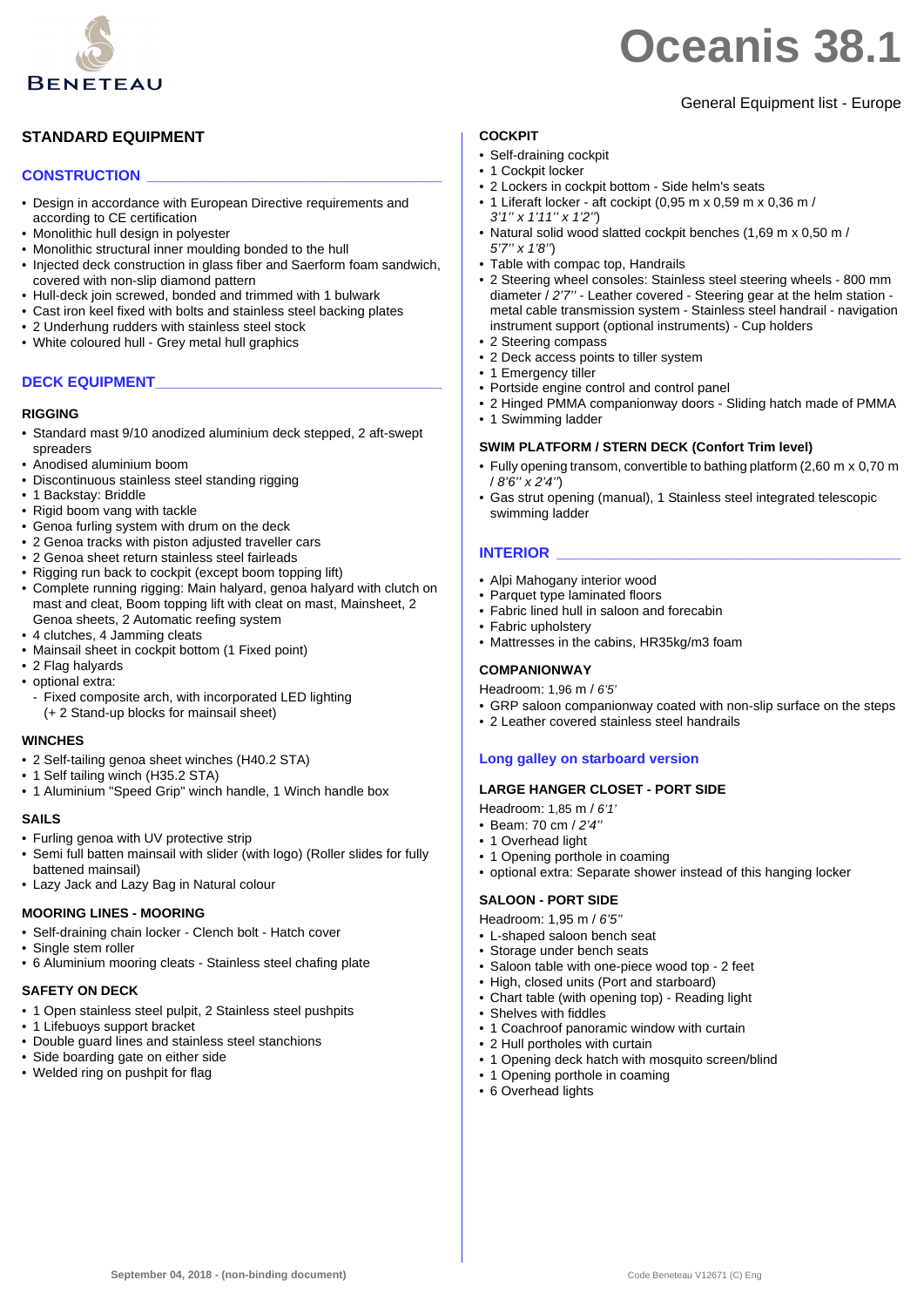

# General Equipment list - Europe

#### **FORWARD CABIN**

- Headroom: 1,95 m / *6'5''*
- Double access door
- Central double bed (1,50 m x 2,08 m x 1,08 m / *4'11'' x 6'10'' x 3'7''*)
- 1 Hanging locker (To starboard)
- 1 Cupboard with shelves (to port)
- Valet tray Open shelving Drawer under the bed
- 1 Opening deck hatch with mosquito screen/blind
- 2 Hull portholes with curtain
- 4 Reading lights

#### **LENGTHWAYS GALLEY COUNTER - STARBOARD**

Headroom: 1,97 m / *6'6'*

- Laminated worktop Taupe
- 1 Stainless steel sink 1 Rectangular stainless steel basin 1 Hot/cold water mixer tap
- Front opening refrigerator (12 V 130 L / *34 US Gal*)
- Cubby hole locker, Bin
- Coachroof panoramic window with curtain
- Stainless steel 2 burner gas hob / oven on gimbal mounting
- Unit (Drawer & Cupboards)

#### **STARBOARD AFT: Interior stowage space**

Headroom: 1,85 m / *6'1''*

- Direct access from the saloon
- Allows direct access to the cockpit locker
- optional extra: Separate shower instead of this hanging locker

#### **PORT AFT: 1 Cabin**

- Headroom: 1,85 m / *6'1''*
- Dimensions Berth : 1,65 m x 2,18 m x 2,05 m / *5'5'' x 7'2'' x 6'9''*
- 1 Hanging locker
- 2 Reading lights
- 1 Overhead light
- Open shelving
- Padding upholstery along the hull
- Deck house opening porthole
- 2 Aft cabins
- Dimensions Berths: 1,50 m x 2,00 m x 1,65 m / *4'11'' x 5'5'' x 6'7''*

#### **AFT STARBOARD HEAD COMPARTMENT**

- Headroom: 1,89 m / *6'2''*
- Access through saloon
- 1 Washbasin, 1 Mixing tap hot/cold water, Shower
- 1 Manual marine toilet with 80 L / *21 US Gal* rigid reserve
- Cabinet, 1 Mirror, Toilet accessories, Peg
- 1 Overhead light
- 1 Opening portlight with curtains in the coachroof side window

#### **L-shaped galley on port side version**

- Replacing the hanging locker and the chart table
- Galley with 100 L / *26 US Gal* cool box instead of the 130 L / *34 US Gal* fridge
- Full hull width saloon: Bench seat on port and starboard sides, Large saloon table with 2 leaves and bottle rack, Retractable chart table on starboard side

#### **ENGINE \_\_\_\_\_\_\_\_\_\_\_\_\_\_\_\_\_\_\_\_\_\_\_\_\_\_\_\_\_\_\_\_\_\_\_\_\_\_\_\_\_\_\_\_**

- Engine Yanmar Diesel:
- 30 HP / *30 HP* Sail Drive (standard) - 40 HP / *40 HP* Sail Drive (Option)
- Engine control Control panel in cockpit
- Engine compartment: Soundproofing foam Ventilation: 2 Air intakes and 1 powered air expulsion
- 1 Alternator 12 V / 125 Ah
- 1 Rotomoulded diesel tank 130 L / *34 US Gal* Gauge at the chart table - 1 Deck filler
- Filters: Sea water Diesel Water separator
- Fixed three blades propeller
- 1 Engine access through companionway 3 access to engine by the sides of the companionway

#### **ELECTRICITY \_\_\_\_\_\_\_\_\_\_\_\_\_\_\_\_\_\_\_\_\_\_\_\_\_\_\_\_\_\_\_\_\_\_\_\_\_\_\_**

- 12 V circuit
- 1 Service battery (80 Ah) 1 Engine battery (80 Ah)
- 1 Power distributor
- 12 V electrical panel
- 1 12 V Socket
- LED navigation lights: 1 Masthead light 1 Engine navigation light 1 Anchor light on masthead
- Wire runs for option cables

#### **PLUMBING \_\_\_\_\_\_\_\_\_\_\_\_\_\_\_\_\_\_\_\_\_\_\_\_\_\_\_\_\_\_\_\_\_\_\_\_\_\_\_\_\_**

- 1 rotomoulded freshwater tank (130 L / *34 US Gal)*
- 1 Deck filler
- Water unit
- 1 Rigid 80 L / *21 US Gal* black water holding tank for each WC
- Electric pump & Shower draining
- 1 Electric bilge pump & 1 Manual bilge pump
- Water heater (25 L / *7 US Gal*) engine use (220 V)

#### **GAS \_\_\_\_\_\_\_\_\_\_\_\_\_\_\_\_\_\_\_\_\_\_\_\_\_\_\_\_\_\_\_\_\_\_\_\_\_\_\_\_\_\_\_\_\_\_\_**

• Gas cylinder locker - starboard aft cockpit (25 cm x 27 cm x 40 cm / *10'' x 1'' x 15''*) - Regulator and safety tap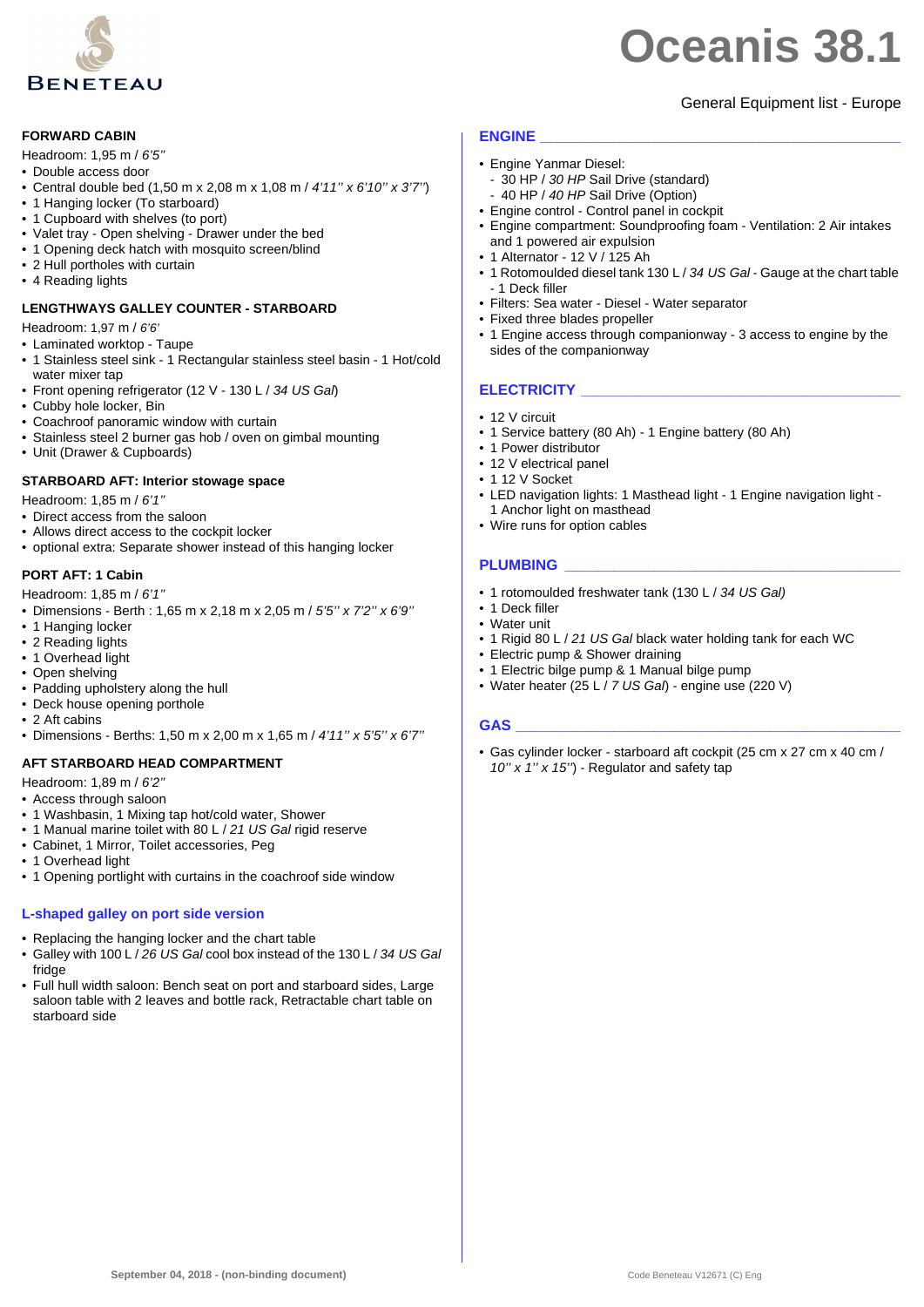

### General Equipment list - Europe

# **TRIM LEVEL & PACKS**

#### **COMFORT TRIM LEVEL\_\_\_\_\_\_\_\_\_\_\_\_\_\_\_\_\_\_\_\_\_\_\_\_\_\_\_\_\_\_\_\_\_\_\_\_\_\_\_\_\_\_\_\_\_\_\_\_\_\_\_\_\_\_\_\_\_\_\_\_\_\_\_\_\_\_\_\_\_\_\_\_\_\_\_\_\_\_\_\_\_\_\_\_\_\_\_**

- Solid wood slatted aft platform
- Solid wood slatted helmsman grid seats
- Cockpit opening porthole for aft cabin(s)
- Mosquito screens on portholes
- 2 halyard bags
- Hot/cold water cockpit shower
- Hifi: Fusion + Interior loudspeakers & Waterproof exterior speakers
- Stainless steel 2 burner oven/grill cooker on mounting (in lieu of standard)
- LED indirect lighting in saloon
- Full 12/230 V system (Inside sockets, 40 Amperes battery charger, Shore power socket)
- 2 Additional 80 ampères service batteries

### **ELECTRONICS PACKS: B&G**

#### **COASTAL PACK**

- 1 Triton 2 Graphic display (Port steering console)
- Sensor (Log, Speedometer, Temperature)
- Wind Sensor B&G (Windvane, Anenometer)

# • Windex Windvane

#### **OFFSHORE PACK**

- 1 7'' wide wireless screen Port steering console (Triton 2 pass to starboard)
- Chart table: B&G V50 VHF, AIS receiver function

### PERFORMANCE PACK

#### **(Incompatible with mainsail arch option)**

- Extended classic mast (+ 1 m / *3'3''*)
- Performance Elvström Lite Skin Sails (Mainsail: 36,70 m² / *395 sq/ft* Genoa: 36,60 m² / *394 sq/ft*)
- German System (Two-way mainsheet at the helm station)
- Flat deck furler
- Adjustable genoa traveller
- Mainsheet Dyneema • Cascading backstay
- Performance hull decoration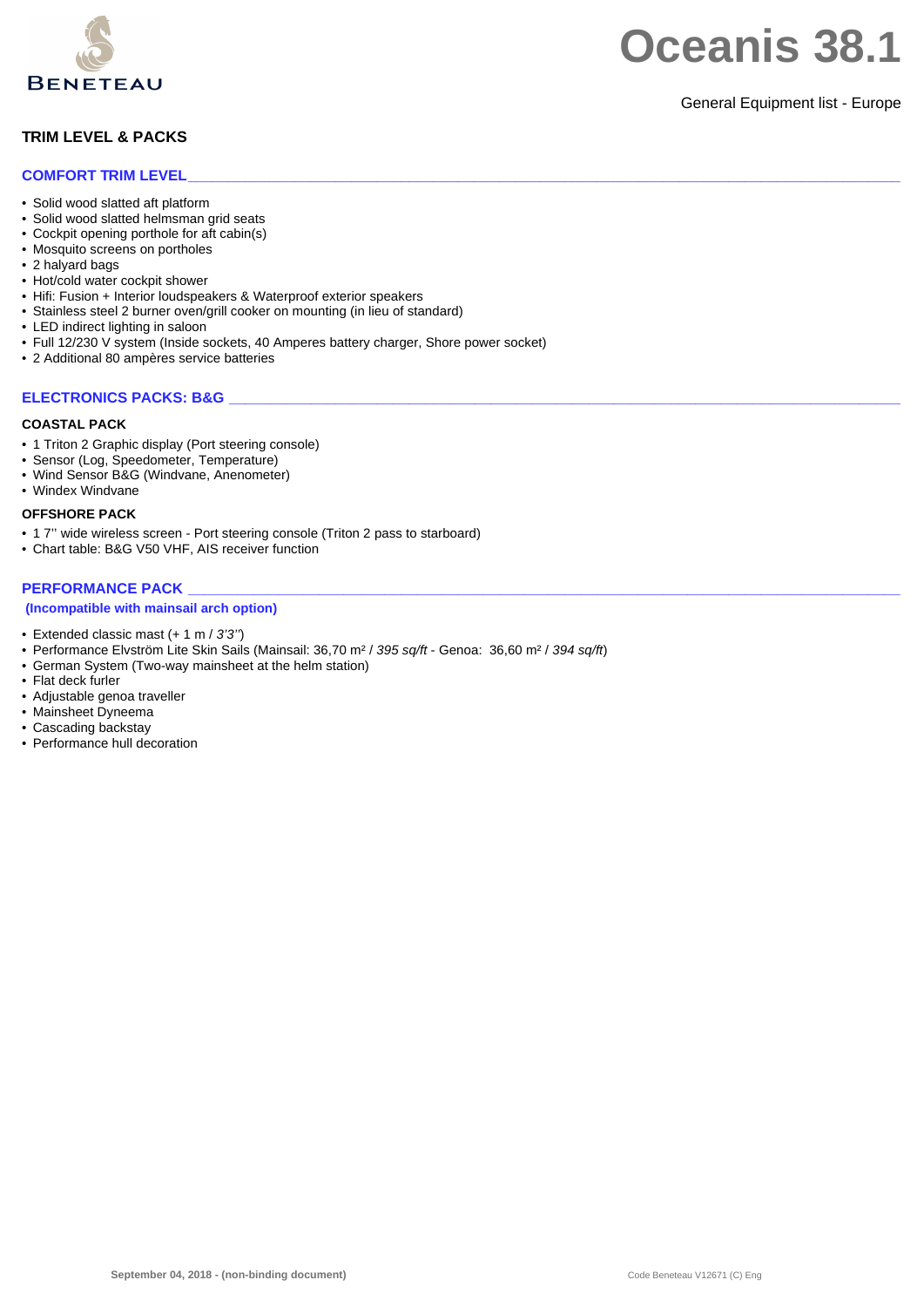

## General Equipment list - Europe

### **OPTIONS**

#### **B&G ELECTRONIC\_\_\_\_\_\_\_\_\_\_\_\_\_\_\_\_\_\_\_\_\_\_\_\_\_\_\_\_\_\_\_\_\_\_\_**

- 4G Radar
- B&G NAC3 autopilot + Control at steering station
- AIS 500
- ForwardScan Sensor (Forward underwater vision)

#### **RIGGING - SAILS \_\_\_\_\_\_\_\_\_\_\_\_\_\_\_\_\_\_\_\_\_\_\_\_\_\_\_\_\_\_\_\_\_\_\_\_**

- Anodized mast furling system with Mylar Taffetas mainsail
- GRP mainsail arch with 2 stand-up mainsheet blocks
- Asymmetrical spinnaker rigging + Code 0 rigging + 2nd bow roller and **Bobstav**
- Self-tacking jib hardware
- Code 0 with "Top Down" furling system
- Self-tacking jib (replacing genoa)
- Asymmetrical spinnaker
- Backstay adjustment (Except on mast with in-mast furling)
- Genoa sheet track leads adjustable from the cockpit
- Removable forestay + Tackle
- Chain plate (Removable forestay)
- German System: Two-way mainsheet at the helm station (Except on mast with in-mast furling)

#### **WINCHES \_\_\_\_\_\_\_\_\_\_\_\_\_\_\_\_\_\_\_\_\_\_\_\_\_\_\_\_\_\_\_\_\_\_\_\_\_\_\_\_\_\_**

- 2 Electric genoa winches (H40.2 STAEH), in lieu of standard
- Port electric primary winch (H40 STAEH), in lieu of standard
- Coach roof winch to starboard manual (H35.2 STA) + Clutches, in lieu of standard + Winch handle

### **HULL - DECK - COCKPIT\_\_\_\_\_\_\_\_\_\_\_\_\_\_\_\_\_\_\_\_\_\_\_\_\_\_\_\_\_\_**

- Ballasted boat version
- Grey "Perle" hull
- Blue-grey hull
- Mainsail arch
- Slatted solid wood side decks
- Solid wood decking on cockpit sole
- "Luxe" cockpit table
- White PVC covers ("Luxe" cockpit table)
- White PVC console covers
- Cockpit fixed portholes for the aft cabin(s)
- Silver Coachroof sprayhood
- Silver Cockpit Bimini
- Dolce 51 Cockpit cushions
- Bow thruster
- 3 folding blades propeller
- 1000 W Electric windlass Remote control
- Windlass control in cockpit with chain counter (fixed)
- Shore freshwater supply
- Outboard engine backet (Pushpit)
- Complete mooring kit

### **INTERIOR EQUIPMENT**

- Interior woodwork: Alpi Blond Oak
- Saloon table extension (for lengthways galley counter)
- 1 Additional pouffe in saloon
- Interior upholstery: Chine Moka, Taupe PVC
- Upholstery padding (Saloon and Cabins): Taupe
- 
- 
- 
- 
- Wooden companionway steps
- Separate shower:
	- 2 cabins layout



- 3 cabins layout



- Quiet Flush electric toilet
- Additional freshwater tank (200 L / *53 US Gal*)
- Sea water foot pump
- Additional 40 L / 11 US Gal cool box (for L-shaped galley)
- Yacht Case
- Forced air heating fuel
- Air conditioning
- 6,4 kVA Generator (for 2 cabin layout, only)
- 12/230 V / 2 000 V inverter
- TV LED 19'' in the saloon, Player DVD, MP3
- Microwave oven (20 L)
- Slatted bed base

# • Double berth in saloon + 1 Stool (for lengthways galley counter)